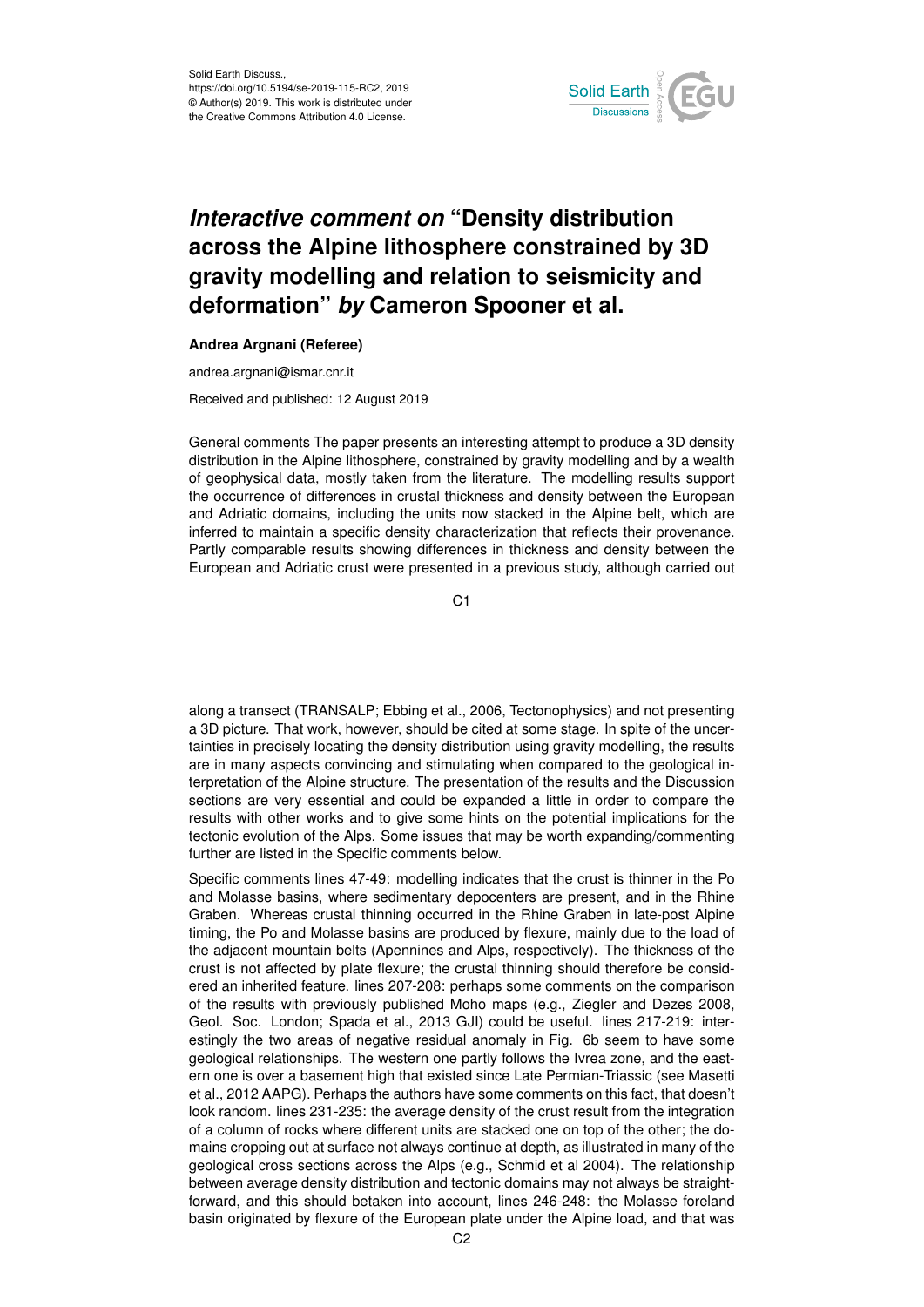independent from the inherited along-strike difference in crustal density. Present-day vertical motions could represent a post-orogenic isostatic adjustment, but the Austrian sector of the Molasse is an undeformed basin, whereas a detachment connected to a thrust front located north of the basin underlies the western Molasse; an active involvement of the basement has also been suggested in the region of the Jura mountains (e.g., Mock and Herwegh 2017 Tectonics), and this could contribute to positive vertical motion. The authors also mention a difference in the density of sediments between the western and eastern Molasse basin; however, the difference in density between the two sedimentary domains is rather small: is it enough to drive a differential vertical motion? line 250-251: the distribution of earthquakes with M>6 and max. horizontal strain is rather limited spatially. They are mostly located at the thrust front of the Southern Alps which represents the active southern boundary of the Alps, as also supported by focal mechanisms (see Serpelloni et al., 2006). The difference in average crustal density observed in the model is expected at such plate boundary. The other few and sparse earthquakes are not very indicative of dynamics at crustal boundaries and likely reflect different tectonic regimes: the earthquake next to BLF is likely related to the Rhine Graben, whereas those in the Swiss Alps reflect a regional trend of extension/strikeslip that characterizes the highest regions of the central Alps, irrespective of tectonic domains. lines 282-285: the "boundaries" between different crustal "blocks" is a likely place for the occurrence intraplate earthquakes, that tend to follow pre-existing weakness zones. In the presence of an active plate boundary, like the Alps, the link between different blocks and seismicity is less obvious, as there are plate interfaces, and faults originated by the collisional process are abundant, and often seismically active (e.g., Serpelloni et al., 2016). Lines 289-290: see also Serpelloni et al 2016 Tectonophysics for distribution of seismicity in central-eastern Alps: crustal seismicity seems to follow the major faults driving the eastward escape of the Eastern Alps . lines 295-300: as mentioned before the thickness of the crust underlying the Molasse and Po foreland basins should be taken as unaffected by the load of the mountain belts. The possibility of having a contribution to subsidence driven by crustal extension in the Po Basin,

C3

as suggested by the authors, seems highly unlikely and no evidence to support it is present. Lines 306-307: see also Serpelloni et al 2016 Tectonophysics for distribution of horizontal velocity and strain rates in central-eastern Alps: the motion of Adria seems mostly accommodated by deformation at the thrust front of the Southern Alps.. line 312-316: the authors assume that the evidence for a thinner and denser crust in eastern Adria supports its subduction underneath the European plate, as originally inferred by Lippitsch et al. However, it should be considered that the long term evolution of the Alps, including the Eastern Alps, is consistent with a subduction of the the European plate below Adria. And this is certainly true until the last 20 Myr. Therefore, density alone does not justify a supposed change in the polarity of subduction along the strike of the Alpine orogen. Moreover, shortening of the Adriatic plate in the eastern Southern Alps is rather limited, as also pointed out by Kastle et al. (2019 SE), and is not enough to explain the extent of the slab observed in Lippitsch's tomography.

Figure 2. It would be useful to have also a simplified geological map of the Alps (e.g., taken from Schmid et al 2004) to give a better link between geophysical and geological data. Figure 3: A simplified geological cross section, plotted at the same scale of the profile in Fig. 3, would be useful to give a better feeling of the relationships between density domains and geological units. I am not aware of a geological cross section running along the same direction of the profile in Fig. 3, but perhaps the TRANSALP cross section, with appropriate comments, could be indicative enough (after Pfiffner 2014, Geology of the Aps; or Schmid et al 2004)

Technical corrections line 13: "orogenies" instead of "orogenys" line 43: "More recent" instead of "Newer" line 79: sufficient; however (insert semicolon) Line 127: "before" instead of "prior" line 185: "... thicker, but with a similar..." line 191: "Apennine belt" instead of "Apennine plate" line 204: "respectively, " instead of "respectively" (insert comma) line 218: "exceeds that value." instead of "exceeds that." line 297: "before" instead of "prior" Line 303: "however" can be removed line 489: before listing the labels of key tectonic features add that a-a' is the cross section in Fig. 3. line 499: